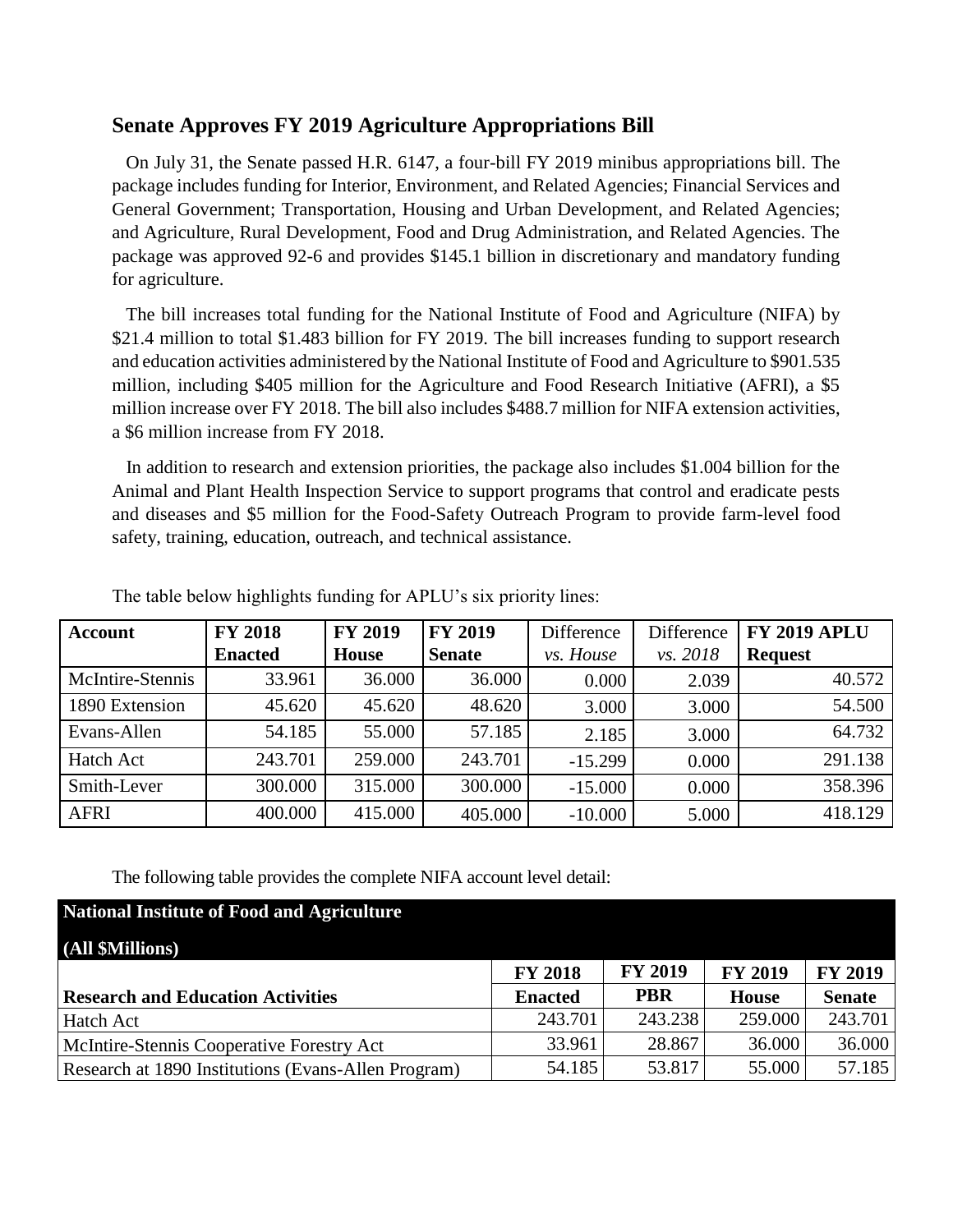| Payments to the 1994 Institutions (tribal Colleges        |                |                |              |                |
|-----------------------------------------------------------|----------------|----------------|--------------|----------------|
| <b>Education Equity Grants Program)</b>                   | 3.439          | 3.416          | 3.439        | 3.439          |
| <b>Education Grants for 1890 Institutions</b>             | 19.336         | 19.205         | 19.336       | 19.336         |
| <b>Education Grants for Hispanic-Serving Institutions</b> | 9.219          | 9.156          | 9.219        | 9.219          |
| <b>Education Grants for Alaska Native and Native</b>      |                |                |              |                |
| Hawaiian-Serving Institutions                             | 3.194          | 3.172          | 3.172        | 3.194          |
| <b>Research Grants for 1994 Institutions</b>              | 3.801          | 1.789          | 3.801        | 3.801          |
| Capacity Building Grants for Non-Land-Grant Colleges      |                |                |              |                |
| of Agriculture                                            | 5.000          | 0.000          | 5.000        | 5.000          |
| <b>Grants for Insular Areas</b>                           | 2.000          | 1.986          | 2.000        | 2.000          |
| <b>Agriculture and Food Research Initiative</b>           | 400.000        | 375.000        | 415.000      | 405.000        |
| Veterinary Medicine Loan Repayment                        | 8.000          | 4.991          | 8.000        | 8.000          |
| <b>Veterinary Services Grant Program</b>                  | 2.500          | 0.000          | 2.500        | 3.000          |
| <b>Continuing Animal Health and Disease Research</b>      |                |                |              |                |
| Program                                                   | 4.000          | 0.000          | 4.000        | 4.000          |
| <b>Supplemental and Alternative Crops</b>                 | 0.825          | 0.000          | 0.825        | 1.000          |
| Multicultural Scholars, Graduate Fellowship and           |                |                |              |                |
| <b>Institution Challenge Grants</b>                       | 9.000          | 0.000          | 9.000        | 9.000          |
| Secondary and 2-year Post-Secondary Education             | 0.900          | 0.000          | 0.900        | 0.900          |
| <b>Aquaculture Centers</b>                                | 5.000          | 0.000          | 5.000        | 5.000          |
| Sustainable Agriculture Research and Education            | 35.000         | 19.009         | 30.000       | 37.000         |
| <b>Farm Business Management</b>                           | 2.000          | 0.000          | 2.000        | 2.000          |
| <b>Sun Grant Program</b>                                  | 3.000          | 0.000          | 3.000        | 3.000          |
| Alfalfa and Forage Research Program                       | 2.250          | 0.000          | 2.250        | 3.000          |
| Minor Crop Pest Management (IR-4)                         | 11.913         | 11.832         | 11.913       | 11.913         |
| <b>Special Research Grants</b>                            |                |                |              |                |
| Global Change/UV Monitoring                               | 1.405          | 0.000          | 1.400        | 1.405          |
| Potato Research                                           | 2.500          | 0.000          | 2.500        | 2.750          |
| <b>Aquaculture Research</b>                               | 1.350          | 0.000          | 1.350        | 2.000          |
| Necessary Expenses of Research & Education Activities     |                |                |              |                |
| <b>Grants Management Systems</b>                          | 7.830          | 7.424          | 7.830        | 7.830          |
|                                                           |                | $0$ (moved     |              |                |
| GSA Rent and DHS Security Expenses                        | 0.000          | to other)      |              |                |
| Federal Administration - Other Necessary Expenses         | 11.862         | 11.577         | 11.577       | 11.862         |
| <b>Subtotal</b>                                           | 887.171        | 794.479        | 915.012      | 901.535        |
|                                                           |                |                |              |                |
|                                                           |                |                |              |                |
|                                                           | <b>FY 2018</b> | <b>FY 2019</b> | FY 2019      | <b>FY 2019</b> |
| <b>Extension Activities</b>                               | <b>Enacted</b> | <b>PBR</b>     | <b>House</b> | <b>Senate</b>  |
| Smith-Lever Act, Sections 3(b) and (c) programs and       |                |                |              |                |
| Cooperative Extension                                     | 300.000        | 299.43         | 315.000      | 300.000        |
| <b>Extension Services at 1890 Institutions</b>            | 45.620         | 45.31          | 45.620       | 48.620         |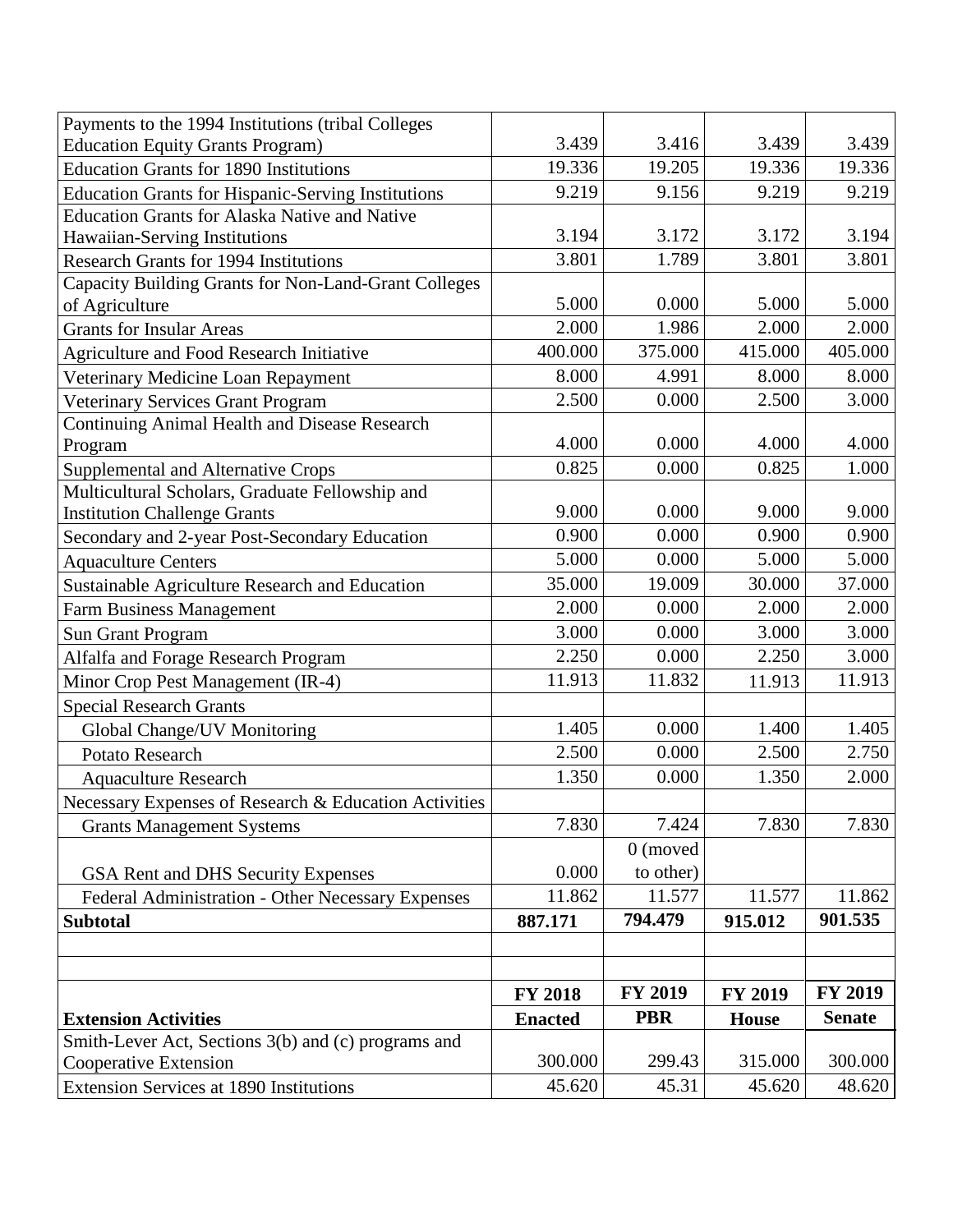| <b>Extension Services at 1994 Institutions</b>                           | 6.446          | 4.416          | 6.446          | 6.446          |
|--------------------------------------------------------------------------|----------------|----------------|----------------|----------------|
| Facility Improvements at 1890 Institutions                               | 19.730         | 19.596         | 19.730         | 19.730         |
| Renewable Resources Extension Act                                        | 4.060          | 0.000          | 4.060          | 4.060          |
| <b>Rural Health and Safety Education Programs</b>                        | 3.000          | 0.000          | 3.000          | 3.000          |
| Food Animal Residue Avoidance Database Program                           | 2.500          | 1.242          | 2.500          | 2.500          |
| Women and Minorities in STEM Fields                                      | 0.400          | 0.000          | 0.400          | 0.400          |
| <b>Food Safety Outreach Program</b>                                      | 7.000          | 4.966          | 5.000          | 8.000          |
| Smith-Lever Act, Section 3(d) programs:                                  |                |                |                |                |
| Food and Nutrition Education (EFNEP)                                     | 67.934         | 55.1           | 67.934         | 70.000         |
| Farm Safety and Youth Farm Safety Education                              |                |                |                |                |
| Programs                                                                 | 4.610          | 0.000          | 4.610          | 4.610          |
| New Technologies for Agriculture Extension                               | 1.550          | 0.000          | 1.550          | 1.550          |
| Children, Youth, and Families at Risk                                    | 8.395          | 8.338          | 8.395          | 8.395          |
| Federally Recognized Tribes Extension Program                            | 3.039          | 3.018          | 3.039          | 3.039          |
| Necessary Expenses of Extension Activities                               |                |                |                |                |
| Agriculture in the K-12 Classroom                                        | 0.552          | 0.548          | 0.552          | 0.552          |
| Federal Administration - Other Necessary Expenses<br>for Ext. Activities | 7.790          | 8.221          | 7.790          | 7.790          |
| Federal Administration - Eliminated New Hires                            |                |                |                |                |
| Federal Administration - Pay Costs                                       |                |                |                |                |
| <b>Subtotal</b>                                                          | 483.626        | 450.185        | 495.626        | 488.692        |
|                                                                          |                |                |                |                |
|                                                                          |                |                |                |                |
|                                                                          | <b>FY 2018</b> | <b>FY 2019</b> | <b>FY 2019</b> | <b>FY 2019</b> |
| <b>Integrated Activities</b>                                             | <b>Enacted</b> | <b>PBR</b>     | <b>House</b>   | <b>Senate</b>  |
| <b>Methyl Bromide Transition Program</b>                                 | 2.000          | 0.000          | 2.000          | 2.000          |
| <b>Organic Transition Program</b>                                        | 5.000          | 0.000          | 4.000          | 6.000          |
| <b>Regional Rural Development Centers</b>                                | 2.000          | 0.000          | 2.000          | 2.000          |
| Food and Agriculture Defense Initiative                                  | 8.000          | 0.000          | 8.000          | 8.000          |
| Crop Protection / Pest Management Program                                | 20.000         | 13.037         | 20.000         | 20.000         |
| <b>Subtotal</b>                                                          | 37.000         | 13.037         | 36.000         | 38.000         |
|                                                                          |                |                |                |                |
|                                                                          |                |                |                |                |
|                                                                          | <b>FY 2018</b> | <b>FY 2019</b> | <b>FY 2019</b> | <b>FY 2019</b> |
|                                                                          | <b>Enacted</b> | <b>PBR</b>     | <b>House</b>   | <b>Senate</b>  |
| <b>Total NIFA</b>                                                        | 1407.800       | 1257.701       | 1446.638       | 1428.227       |

# **Committee Report Highlights**

• *Nutrition Education – Minority Outreach –* The Committee is concerned that extension